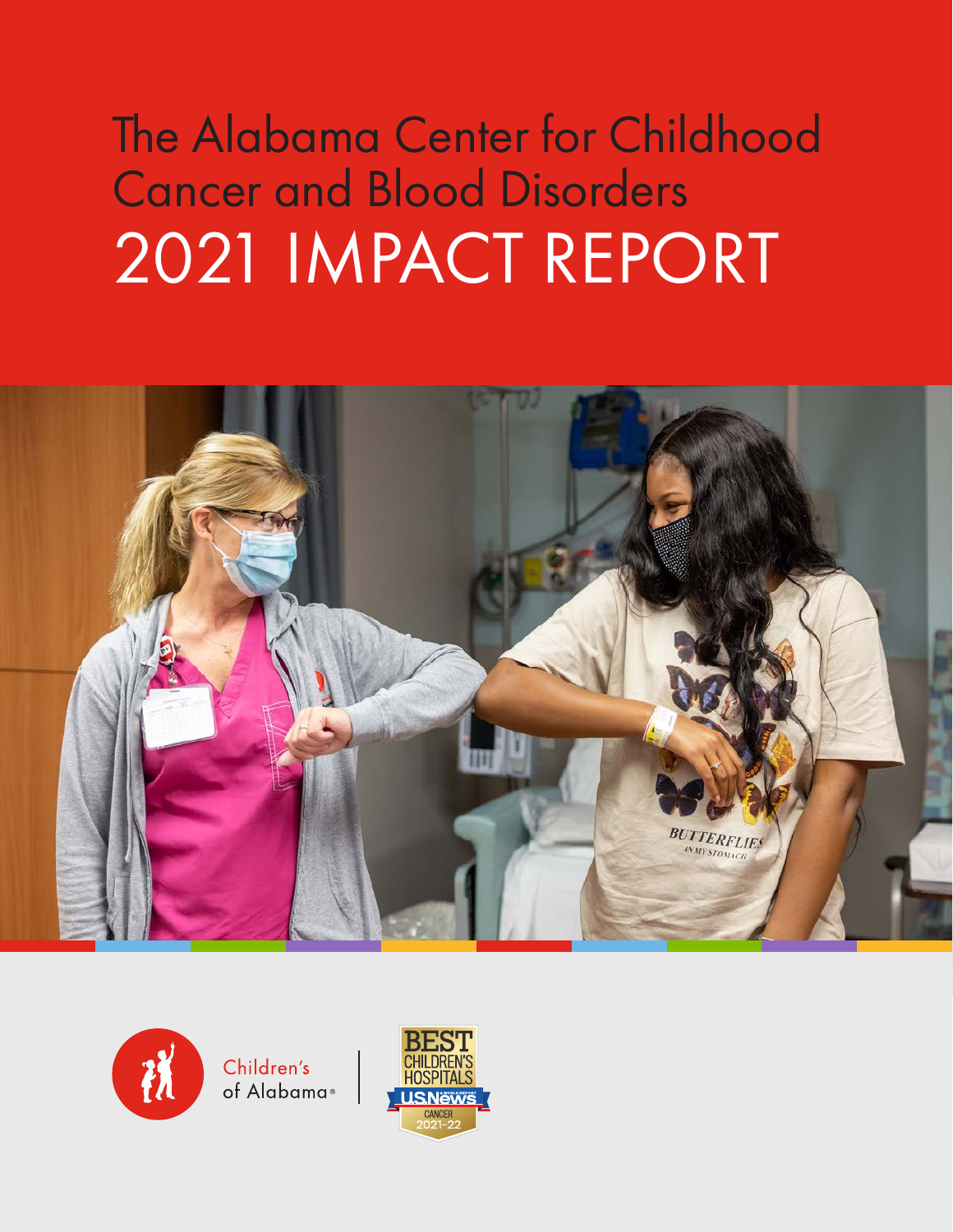### DIVISION DIRECTOR NOTE

At this writing, the COVID-19 pandemic is still active in Alabama. We continue to navigate the challenges of a highly contagious virus as we provide care for our pediatric hematology-oncology population.

Our work, through elite national and international consortiums, opens doors for our patients to participate in a multitude of cutting-edge clinical trials. Last year, Children's of Alabama joined the prestigious Pacific Pediatric Neuro-Oncology Consortium (PNOC), a unique clinical trials consortium focusing on personalized therapy approaches for children with malignant brain tumors. Unlike other consortia, PNOC's clinical trial portfolio includes neurosurgery trials with techniques such as convectionenhanced delivery, fluorescent agents and advanced imaging compounds.

Through these consortiums, our researchers and clinicians have the opportunity to collaborate with researchers across the world to identify improved treatment options via new trials. The PNOC, for example, is comprised of about two dozen sites across the United States, Canada, Europe and Australia.

None of this would be possible without our dedicated team and the support of the community. Your commitment and generosity keep this momentum going so that we can continue to serve our patients and their families. Thank you for your partnership.

#### Girish Dhall, M.D.

Benjamin Russell Endowed Chair in Pediatric Hematology & Oncology Head, UAB Division of Pediatric Hematology, Oncology, and Blood & Marrow Transplantation Director, The Alabama Center for Childhood Cancer and Blood Disorders at Children's of Alabama Director, Clinical Trials Office, Children's of Alabama Director, Neuro-Oncology Program, Children's of Alabama Deputy Director, Neurofibromatosis Clinical Trials Consortium Professor of Pediatrics

WE CARED FOR OVER 2,000 PATIENTS WITH SERIOUS & LIFE-THREATENING CANCER & BLOOD **DISORDERS** 

Girish Dhall, M.D.

### **ONCOLOGY**

### Children's of Alabama Advances Research, Clinical Trials for Leukemia, Lymphoma

The Leukemia, Lymphoma and Histiocytosis (LLH) program at Children's of Alabama has nearly doubled in size over the past decade as faculty members spearhead innovative clinical trials and research focused on improving cure rates while decreasing treatment toxicity and side effects.

> The LLH program includes five physicians and four nurse practitioners within the Division of Pediatric Hematology and Oncology. LLH clinicians consult on about half of the new cancer diagnoses seen each year at Children's, said Director Matthew Kutny, M.D., also an associate professor of pediatric hematology and oncology at the University of Alabama at Birmingham (UAB).

> > "Our faculty has expanded, but we've also gained greatly in our expertise," Kutny explained. "When children come here with a particular diagnosis, they're not just treated by a general hematologist or oncologist, but rather, through our disease-specific teams."

LLH faculty members published 34 research articles in peer-reviewed journals over the last two years and presented more than 30 times at national oncology meetings. Additionally, several members sit on national steering committees or review boards that develop pediatric cancer treatment guidelines, Kutny said. The LLH program also participates in several key clinical trial consortiums, such as the National Cancer Institute's Children's Oncology Group, including selected membership in a network studying the newest oncology treatments in children.

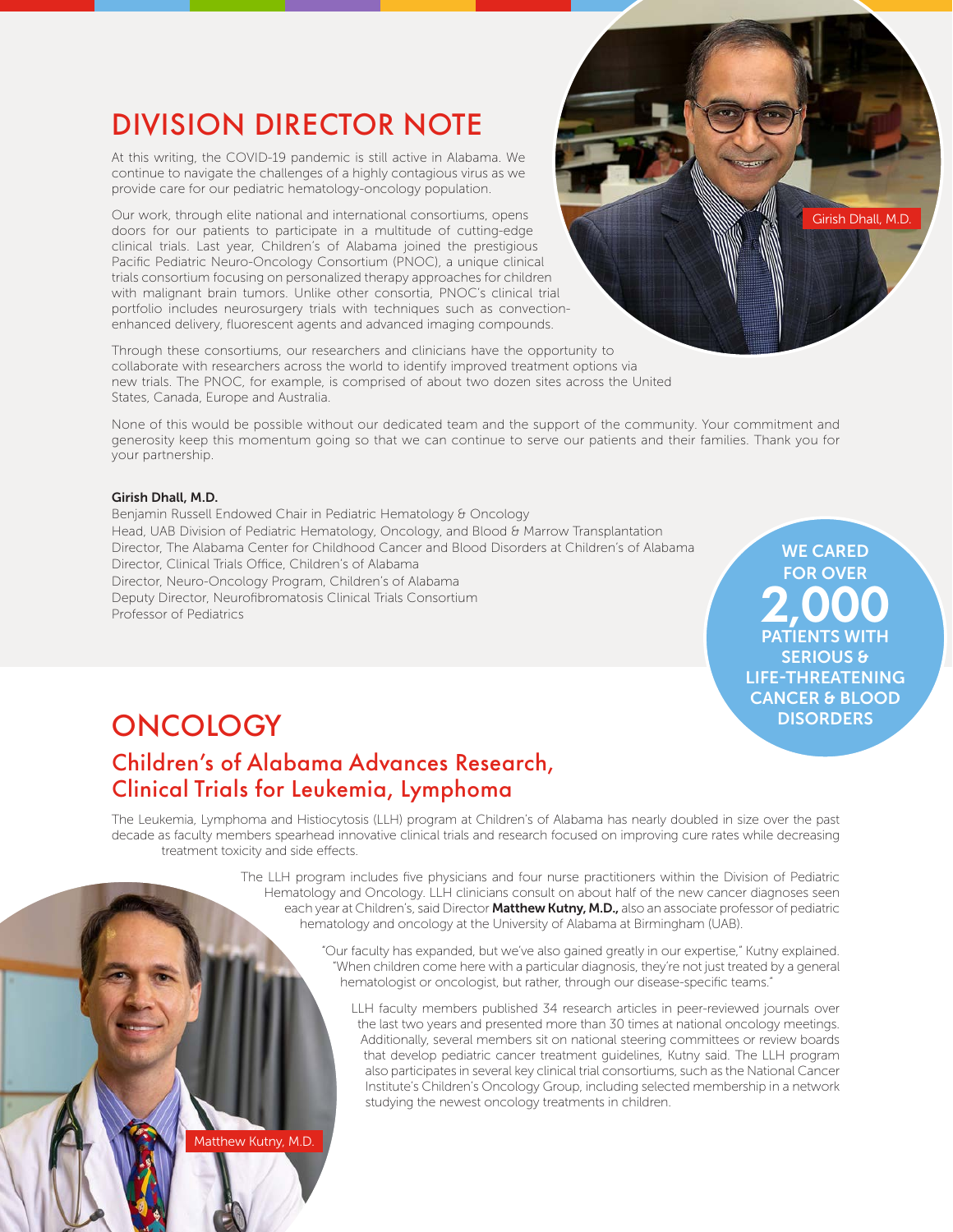"We have providers who really understand that disease and are involved at a national level in developing the best treatments for that disease," he added.

Kutny's own research efforts include leading several national trials in myeloid leukemias as well as focusing on central nervous system disease in acute myeloid leukemia. Other notable faculty research efforts include:

- Anna Hoppmann, M.D., M.P.H., and Smita Bhatia, M.D., M.P.H., are studying the social determinants of health and outcomes in cancer including understanding barriers to consistent home administration of medications for many months as recommended in current leukemia treatment regimens.
- Aman Wadhwa, M.D., M.S.P.H., also working with Dr. Bhatia, is examining how body composition affects childhood cancer outcomes in lymphomas, with an eye toward predicting and modifying toxicities.
- Julie Wolfson, M.D., M.S.H.S., is concentrating on outcomes disparities in adolescents and young adults with cancer, an at-risk group not often incorporated into clinical trials.
- Ana Xavier, M.D., is leading several national trials in difficult-to-treat lymphomas. Xavier is also focusing on reducing the burden of chemotherapy and radiation exposure in lymphoma patients.

#### Bringing Groundbreaking Cancer Trials to Alabama Children

Although there have been great strides in treating pediatric cancer, it remains the leading cause of death by disease among children. In addition, more than 95 percent of childhood cancer survivors have significant health-related issues because of the toxicity of current treatment options. Yet just 4 percent of government spending on cancer goes to pediatric cancer.

That's why the Sunshine Project is so important. The project, part of the National Pediatric Cancer Foundation, brings together more than 20 children's hospitals, including Children's of Alabama, with the goal of streamlining the process required to bring new, less toxic, more effective pediatric oncology drugs to clinical practice.

Children's joined the consortium in 2020 and is already participating in several novel studies for some of the worst pediatric cancers. The ultimate goal is to "provide hope to families," said Children's oncologist Elizabeth Alva, M.D.

One such trial is for patients newly diagnosed with metastatic fusion-positive rhabdomyosarcoma, which has a three-year, event-free survival rate of just 6 percent. "Traditionally, we inundate these patients with very intensive therapy," said pediatric oncologist Katie Metrock, M.D., but outcomes are still dismal. Research has traditionally focused on intensifying that therapy, but sometimes that just leads to greater toxicity without improving outcomes, said Dr. Alva.

This uniquely designed study, called the EVOLUTION trial, is based on evolutionary theories around adaptation and resistance. Patients will be enrolled into one of four arms based on shared decisionmaking between the family and clinicians—not randomization.

The first arm is standard of care. The second arm is "first strike therapy," which Dr. Alva compares to a "meteor hitting the Earth and killing all the dinosaurs." This approach addresses the hypothesis that children relapse because once the chemo-sensitive cells are gone, a more resistant population emerges. "So the first-strike theory is to get rid of everything," she said.

A third arm focuses on maintenance, or a "second strike": providing the standard of care until the patient is in remission and then switching to a less-intense maintenance therapy to keep those resistant cells at bay while restoring quality of life.

Elizabeth Alva M.D. Katie Metrock M.D.

ONLY

4% OF GOVERNMENT FUNDED CANCER RESEARCH IS DEDICATED TO **CHILDHOOD CANCER**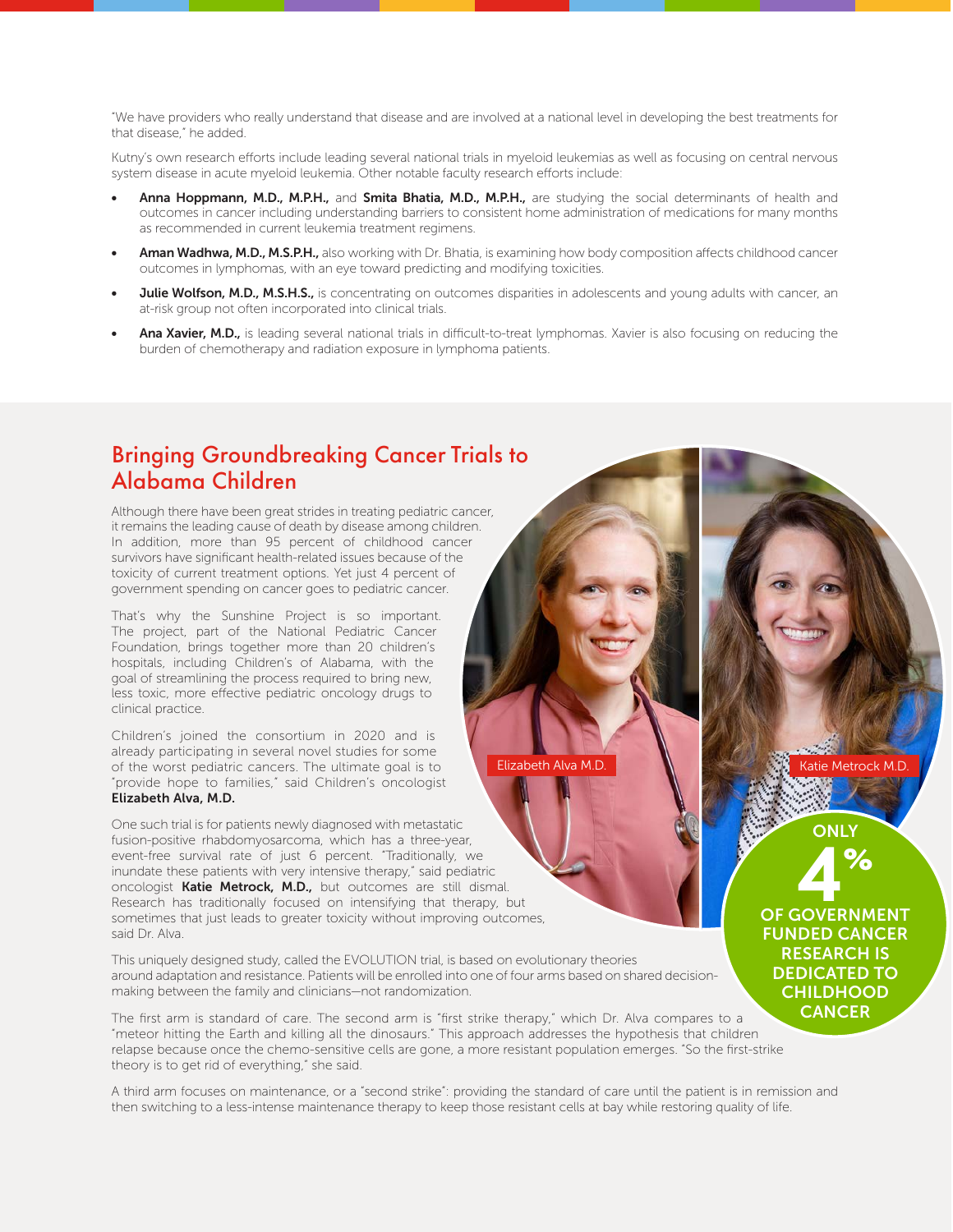The fourth arm provides adaptive therapy. This means starting with standard chemotherapy that starts and stops based on response and adaptive timing of therapy, with a goal of increased time to progression rather than complete remission.

Children's is also participating in a phase 2 study evaluating the use of digoxin, a decades-old drug typically used in patients with heart failure, for patients with recurrent/refractory medulloblastoma. The drug was identified as potentially beneficial in laboratory and animal studies.

"It is exciting to think that there are well-known drugs that can be repurposed to help treat various cancers," said Dr. Metrock. "Our hope is that the tumors will show response to digoxin, and it could potentially be added to other up-front regimens in the future." While the drug is well tolerated in children," she said, "we haven't used it in this heavily pretreated population, so we need to see how our patients do with it."

Two other trials are exploring immunotherapy. One is testing the immunotherapy nivolumab in combination with azacitidine for children with recurrent, refractory osteosarcoma. The other is exploring a vaccine made from the patient's own cancer cells designed to trigger the immune system to target the cancer for destruction in children with high-grade gliomas.

Projects like the Sunshine Project are desperately needed, said Dr. Alva. "Unfortunately, pediatric cancer doesn't get the same degree of funding as adult cancer. It's rare, but when it strikes in a pediatric population, so many more years of life are lost."

### Oncolytic Herpes Virus Immunotherapy Shows Early Promise in Pediatric Patients with High-Grade Glioma

It's a pretty big deal when your research is published in the New England Journal of Medicine. But it's just as rewarding when your research holds promise for treating one of the most deadly cancers seen in children: high-grade gliomas.

"Unfortunately, outcomes are very poor for children with progressive gliomas, and we have not seen a significant improvement in outcomes for this dreadful disease in the last 30 years," said Gregory Friedman, M.D., professor of pediatrics at the University of Alabama at Birmingham (UAB), director of developmental therapeutics for the Alabama Center for Childhood Cancer and Blood Disorders at UAB and Children's of Alabama and lead author of the paper, "Oncolytic HSV-1 G207 Immunovirotherapy for Pediatric High-Grade Gliomas."

"The toxicities associated with the current standard therapies are unacceptably high," Dr. Friedman said. "There is, therefore, a great need for effective and less toxic targeted therapies for these children."

Dr. Friedman's team used a genetically engineered cold-sore virus, a herpes simplex virus type-1 (HSV-1), which naturally infects cells of the peripheral and central nervous system. While the modified virus, called "G207," can't infect and harm normal cells, it can target tumor cells by directly killing the cells and stimulating the child's own immune system to attack the tumor.

Twelve patients between 7 and 18 years old with high-grade gliomas that had progressed on prior treatments received an infusion of G207 through intratumor catheters. Within 24 hours, some also received a single, small radiation dose directed to their tumors, which was designed to enhance virus replication and spread throughout the tumor.

Treatment response was assessed by imaging, tumor pathology and the patient's performance status. Eleven of the 12 patients demonstrated a response, with a median overall survival of 12.2 months; a 120 percent increase over the typical overall survival of 5.6 months in this population. To date, 36 percent of patients have survived longer than 18 months, surpassing the median overall survival for newly diagnosed pediatric high-grade glioma.

To date, immunotherapies have failed to improve outcomes in pediatric brain tumors because the tumors are "cold," with very few immune cells needed to attack the tumor, Dr. Friedman said. "Importantly, when examining matched pre- and posttreatment tissue from patients, we showed something that has not been seen before with any other therapy: that G207 dramatically increased immune cell trafficking to the tumors and turned the 'cold' tumors to 'hot' ones. This is a critical step in the development of an effective immunotherapy for children with brain tumors," he said.

G207 alone or in combination with radiation therapy was well tolerated, with no dose-limiting toxicities, grade 3/4 treatmentrelated adverse events, or evidence of virus shedding into the bloodstream, saliva, or conjunctiva.

"While further investigation in a phase 2 clinical trial is needed, our findings suggest that oncolytic immunovirotherapy using a modified cold-sore virus is a safe and potentially efficacious approach to target pediatric high-grade glioma," Dr. Friedman said.

MORE THAN 300 DEDICATED PEDIATRIC **HEALTHCARE** PROFESSIONALS PROVIDED EXCEPTIONAL PATIENT CARE, EDUCATION & RESEARCH

AT OUR CENTER,

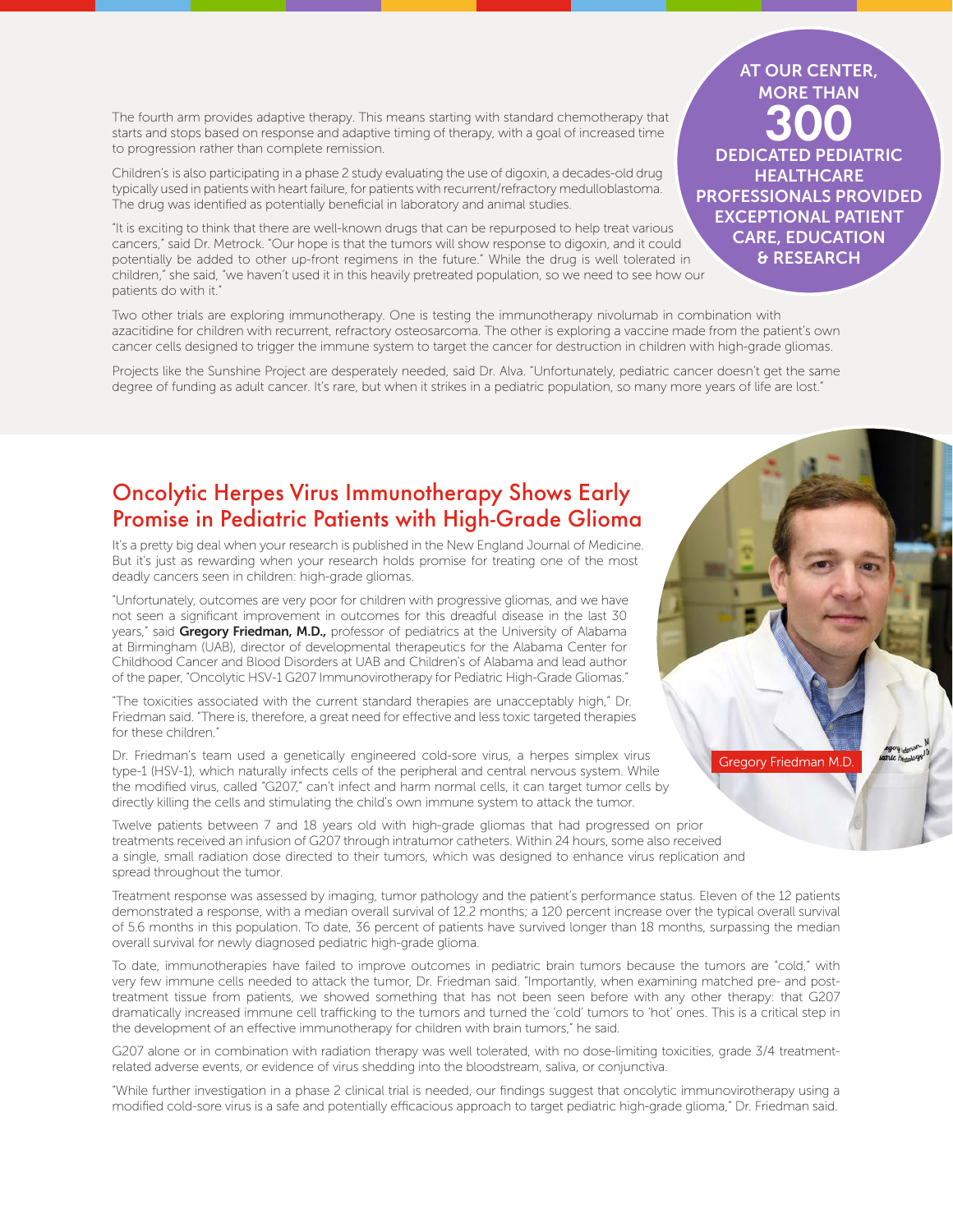### **HEMATOLOGY**

#### Asthma, Sickle Cell Disease and Trauma – Connecting the Dots

Take a child with sickle cell disease who is already at a significantly higher risk for asthma, pain, and acute chest syndrome – the leading cause of death in these children – and mix in adverse childhood experiences (ACEs) such as violence, racism, abuse, parental death or divorce. The result: sicker children who, due to toxic stress exposures, are more likely to experience poorer health outcomes.

> That's what **Brandi M. Pernell, DNP,** assistant professor of pediatric hematology and oncology who works at the Children's of Alabama dedicated pediatric sickle cell clinic, found in her research.

"The literature shows that those who experience ACEs early in life have a higher risk of chronic conditions like asthma, cardiovascular disease, and obesity" – even cancer, Dr. Pernell said. But until her work, there was limited documentation in the sickle cell literature about ACEs. What is known is that acute stress is a common trigger for pain episodes in children with sickle cell disease. Pernell is now connecting the dots to show that ACEs increase asthma risk in these children which, in turn, leads to an increased risk for pain and acute chest syndrome.

Her findings highlight the need to screen children with sickle cell disease, particularly adolescents, for ACEs and, if found, implement protective factors and buffering mechanisms to address the physiologic sequelae from these toxic exposures.

She's already begun that process, teaming with the local chapter of the Sickle Cell Foundation to promote social and emotional competence and resilience among affected adolescents. That community-based approach is important, she said. "I believe we need to meet families and patients where they are," she said. And the Foundation has a different relationship with patients and families than the clinic staff. "We address the medical side, but ACEs are things happening in the home and neighborhood," said Dr. Pernell.

For Dr. Pernell, the work is more than a scientific endeavor; it's personal. She felt called to this research, she said, both as a Black woman (sickle cell primarily affects Black people) and as a healthcare provider, particularly given the events of 2020. "In the wake of COVID and the social and racial uprising prior to and throughout 2020, it just spoke to me," she said. So when she joined the University of Alabama at Birmingham faculty in 2016, this is where

she focused her research. "I can relate to my patients in a way that some others can't," she said. "I've experienced some of the same things they have."

"If not me, then who?" she asked, quoting the late congressman and civil rights leader John Lewis. "If not now, then when?"

### CHILDHOOD CANCER SURVIVOR: COMING FULL CIRCLE WITH CHILDREN'S OF ALABAMA

### Sarah Anne Hicks

Sarah Anne Hicks was diagnosed with leukemia and lymphoma at the age of 2. Doctors, nurses and staff at Children's of Alabama guided her family as they faced the worst time of their lives and ultimately inspired Sarah Anne to pursue a nursing career.

"When I was going through nursing school, I had an idea from the very beginning that I wanted to work at Children's in the same unit," Sarah Anne said. "That is what I do best. I wanted to give back to the hospital that gave so much to me and my family."

Today, she works alongside some of the same doctors and nurses at the hematology, oncology and bone marrow transplant unit that treated her 20 years ago.

"It was definitely a full circle moment," Sarah Anne said. "I feel super blessed to have been able to get through my illness with God, a supportive family and care team to help me. I'm so grateful to have overcome my cancer and that I'm able to help other families now. It's part of my testimony—I am doing exactly what I was meant to do." Sarah Anne Hicks

Brandi Pernell, DNP